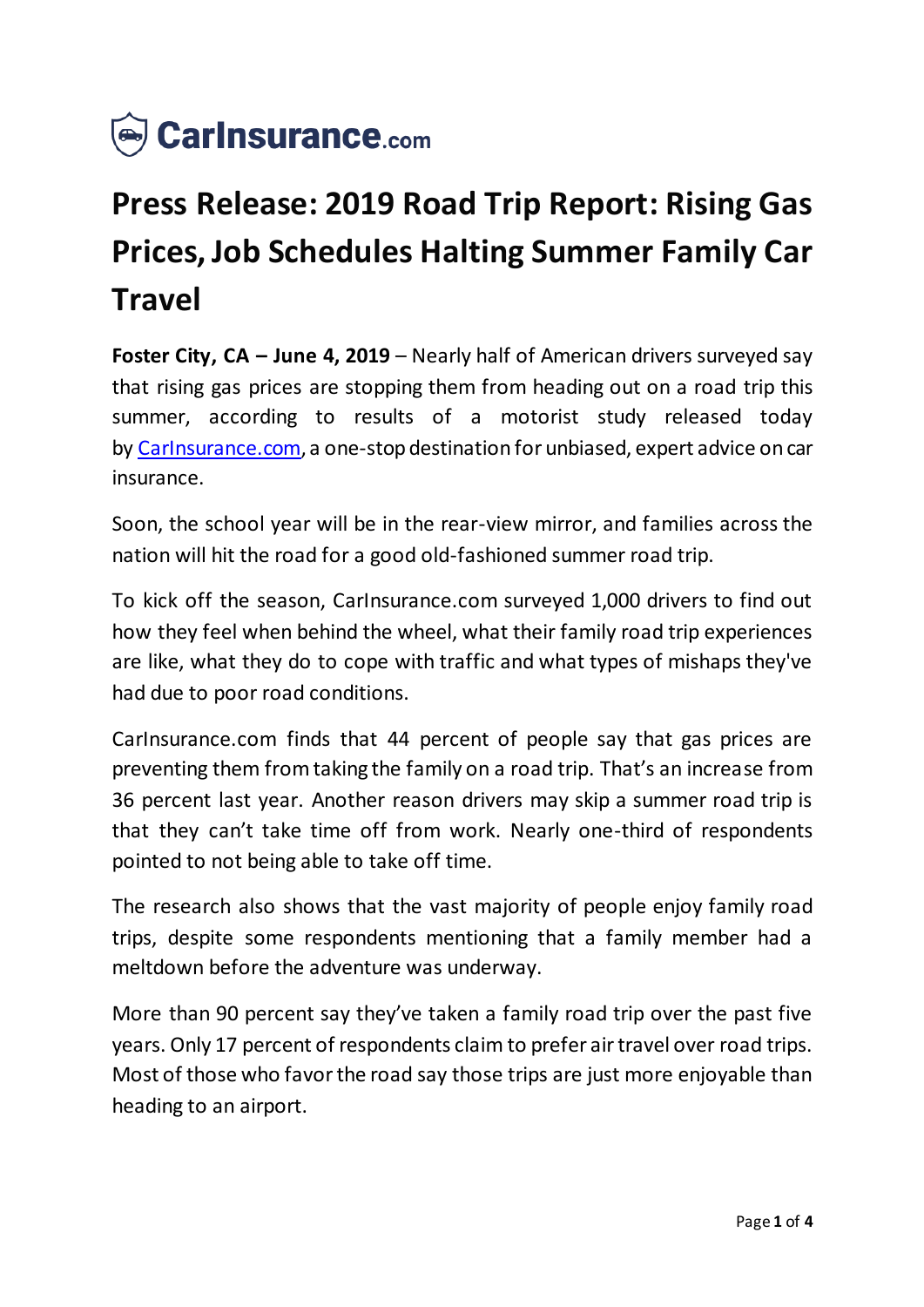# **How do people describe family road trips this year compared to 2018?**

| How drivers described their family road<br>trip experience | 2019 | 2018 |
|------------------------------------------------------------|------|------|
| Super fun, we will do it again                             | 73%  | 69%  |
| Stressful, yet enjoyable                                   | 36%  | 40%  |
| Much more fighting than at home                            | 8%   | 7%   |
| Someone had a meltdown within an hour<br>of the trip       | 12%  | 7%   |
| Someone had a meltdown before we left<br>the neighborhood  | 6%   | 3%   |

### **How Americans cope with traffic**

While on the road, 44 percent of drivers surveyed say they feel contentment when driving. A mere 10 percent feel either stressed or rage-y. However, one noted headache associated with road trips is traffic.

## **How do Americans cope when they get stuck in traffic?**

- 74 percent coped by listening to music
- 39 percent talked or texted on the phone
- 32 percent listened to the news
- 29 percent ate an entire meal
- 23 percent listened to audiobooks or podcasts
- 19 percent listened to sports radio
- 13 percent got work done
- 11 percent cried
- 11 percent called people who they weren't particularly close to because they were bored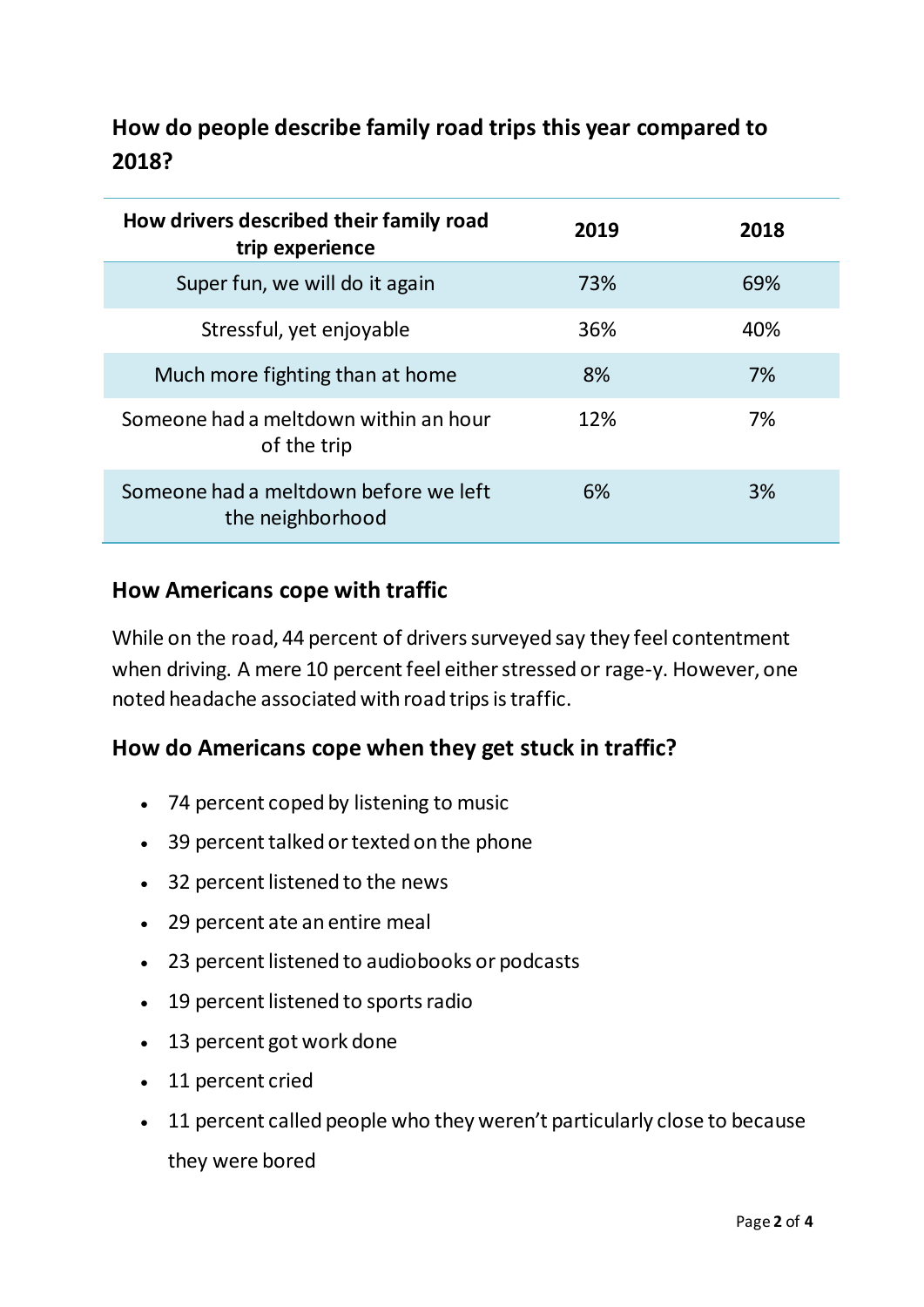## **Accidents, dings, and dents**

Poor road conditions also caused 20 percent of drivers surveyed to have a onecar accident, 19 percent report getting into an accident with another car.

Just one accident can raise your yearly car insurance rate by 32 percent, or \$450 a year, on average, according to CarInsurance.com's rate data analysis.

Whether you've experienced an accident or not, you can save on car insurance by comparing rates, according to Penny Gusner, CarInsurance.com consumer analyst. "You can always save money by comparison shopping, as pricing varies significantly among insurers for the same coverage," says Gusner.

"But you should definitely shop around after an accident. Your current company may assess risk differently than others, so it may no longer be the most affordable. Our rate analysis of six major insurers shows drivers can save an average of \$1,000 by comparing car insurance quotes after an accident."

To view the full report and methodology, please visit CarInsurance.com to access it [here](https://www.carinsurance.com/Articles/2019-family-road-trip-report).

#### **About CarInsurance.com**

[CarInsurance.com](https://www.carinsurance.com/) is owned and operated by QuinStreet, Inc. (Nasdaq: [QNST\)](https://www.nasdaq.com/market-activity/stocks/qnst), a pioneer in delivering online marketplace solutions to match searchers with brands in digital media.

QuinStreet is committed to providing consumers and businesses with the information and tools they need to research, find and select the products and brands that meet their needs. CarInsurance.com is a member of the company's expert research and publishing division.

CarInsurance.com is a one-stop online destination for car insurance information, providing unbiased, expert advice on how to shop for insurance plans, what consumers should pay and what coverage they can get from a policy.